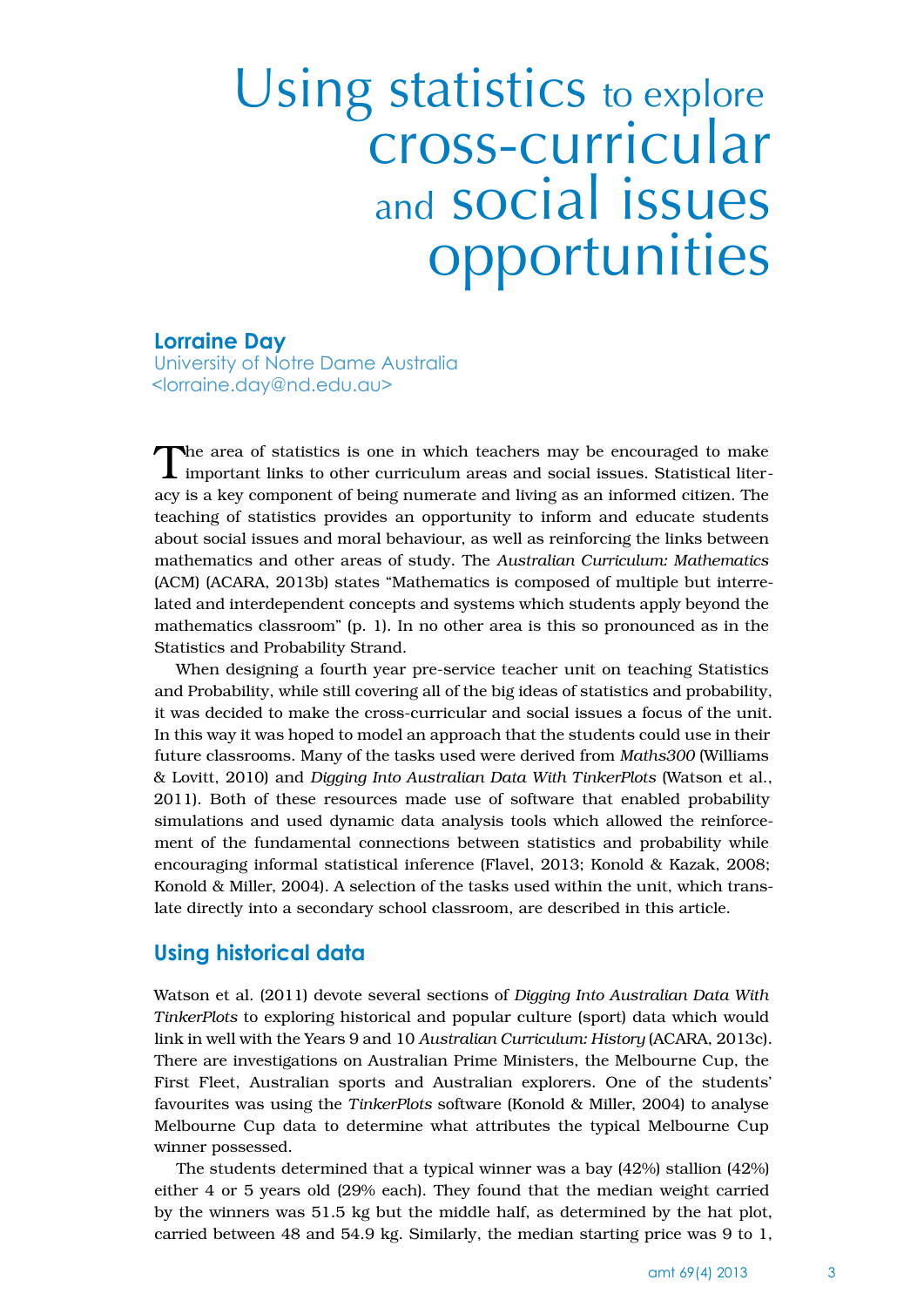

Figure 1. Examples of graphs used to determine what is typical for a Melbourne Cup winner.

but the middle half of the winners started at between 5 to 1 and 15 to 1. This generated significant discussion amongst the students, as a judgement had to be made about which values were more representative of the typical winner.

When the students were asked to find a former Melbourne Cup winner which best fitted the typical profile, different groups of students proposed different horses. The mathematical discussions which ensued as the groups endeavoured to justify their selections to each other were very rich and demonstrated both understanding and reasoning, two of the Mathematical Proficiency Strands of the ACM. This task directly links to the Year 10 History Curriculum (ACARA, 2013c) by relating to Australia's contribution to international popular culture (sport). Other statistics and probability tasks that could link to this curriculum descriptor as well as Health and Physical Education courses are Dice Footy (lesson 161), Dice Cricket (lesson 175), Sporting Finals AFL (lesson 149) and Sporting Finals (lesson 179) from maths300 as well as Goodwill Cyclists (lesson 5.2), Basketball Data (lessons 5.3 & 5.4) and Which Football Code? (lesson 5.5) from Watson et al. (2011).

# **Radioactive waste**

The Year 10 Australian History Curriculum (ACARA, 2013c) draws attention to significant events that have contributed to an awareness of environmental issues, specifically mentioning the nuclear accident at Chernobyl and the Jabiluka mine controversy. The recent nuclear disaster at Fukushima would fit within this descriptor and link with the cross-curricular priority of Asia and Australia's engagement with Asia. The lesson *Radioactivity* from maths300 addresses the issue of generation of radioactive waste. Understanding radioactive waste involves the scientific concept of a half-life and exponential decay functions. All radioactive material is described in terms of its half-life.

This lesson begins with a stimulus activity about nuclear accidents. During this discussion the teacher is able to explain about radioactive decay. Information about this may be sourced from Kids World (2011). Scientists do not know what triggers any particular atom to decay, but they do know over time what fraction of rays have decayed. The random nature of the atoms decaying allows the link to probability to be made.

A role play simulation is set up. Each student plays the part of an atom with a 1 in 6 chance of decaying. All students roll their individual dice and the teacher rolls a large die which is the 'death die'. All students who roll the same number as the teacher, fire off their poisonous rays and sit down. Class data is collected of the number of remaining atoms at the end of each year. When approximately half of the atoms have decayed there is a deliberate pause by the teacher and the students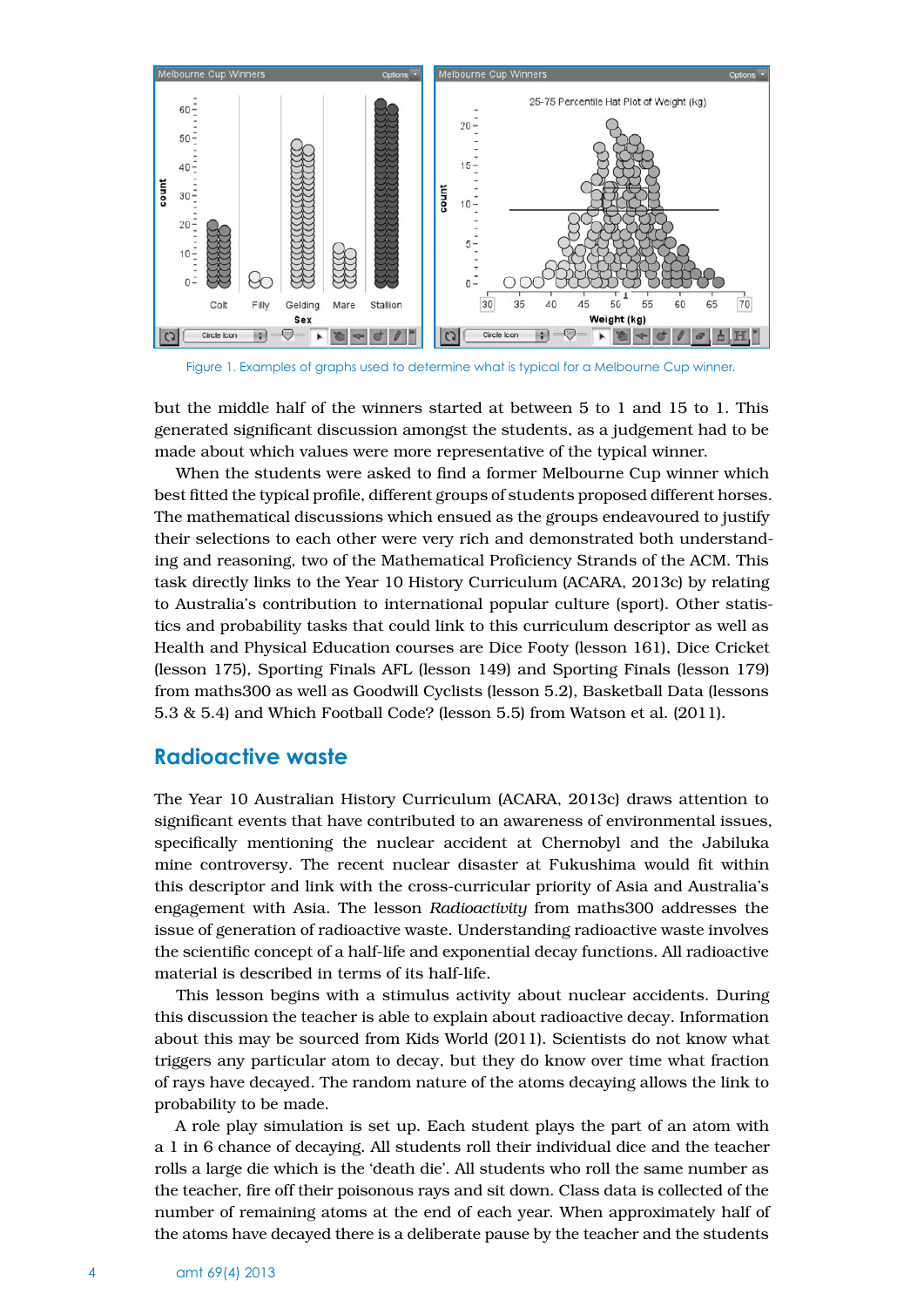| <b>Year</b>    | <b>Atoms</b>   |
|----------------|----------------|
| 0              | 20             |
| $\mathbf 1$    | 17             |
| $\overline{2}$ | 13             |
| 3              | 10             |
|                |                |
| 6              | 5              |
|                |                |
| 9              | $\overline{2}$ |
|                |                |
| 12             | $\mathbf{1}$   |
|                |                |
| 15             | 0              |

Figure 2. Example of data collection with a half-life of approximately three years.

are asked to predict how long it will be before all of the atoms have decayed. The role play is continued with more class data being collected and the concept of half-life is explored (see Figure 2).

A real example of half-life can be introduced to reinforce the concept. For example, the main contaminating material released during the Chernobyl disaster in the Ukraine and Fukoshima was Caesium-137 which has a half-life of 30 years. A computer simulation from maths300 (Flavel, 2013) provides another mathematical model and allows students to investigate different sample sizes, different probabilities and the shape of the distribution to form conclusions (see Figure 3).

Links could also be made with half-life of plastic bags in the environment (Sustainability), half-life of medicines, or other nuclear disasters. An important link can be made with Aboriginal and Torres Strait Islander histories and cultures by introducing the British nuclear tests at Maralinga. One of the contaminants released at Maralinga was Plutonium-239 which has a half-life

of 24 100 years. Importantly this lesson also addresses the General Capability of Ethical Understanding.

### **Weather**

Many mathematics textbooks try to establish the cross-curricular uses of graphs such as those of temperature and rainfall. The texts tend to ask closed questions to see whether students are able to read accurate data from the graphical representation. A far richer and open task is to provide students with several graphs and ask them to match the graphs with the cities from which they are taken. To do this well, students need to draw on mathematical knowledge as well as information about northern and southern hemispheres, proximity to the equator, how far the cities are from the coast and many other geographical considerations, without losing the requirement to accurately read the data. This is an ideal activity to promote cross-curricular links and there is much mathematical and geographical discussion as students working in groups endeavour to match the graphs and cities. The *Maths300* software (Flavel, 2013) allows worksheets to be tailored to include cities



Figure 3. An example of a half-life of 30 years.



Figure 4. Temperature graphs example.

of choice and it is a simple process to add cities to the data base (see Figure 4). This is an important aspect as it allows a personalisation of the data for students. They can add cities they have been to, cities about which they are studying, places where their relatives live or places they would like to visit.

Watson et al. (2011) also investigate weather data for Australia's capital cities collected from 1956 to 2008. The data file supplied includes total rainfall for the month, the highest daily maximum and the lowest daily minimum temperatures for the month as well as the average maximum and minimum temperatures for the month. As the data set is very large, filters may be used to make the data more manageable. In order to do this students are forced to be much more discerning about the data selected for use, an important skill with so much data available. (In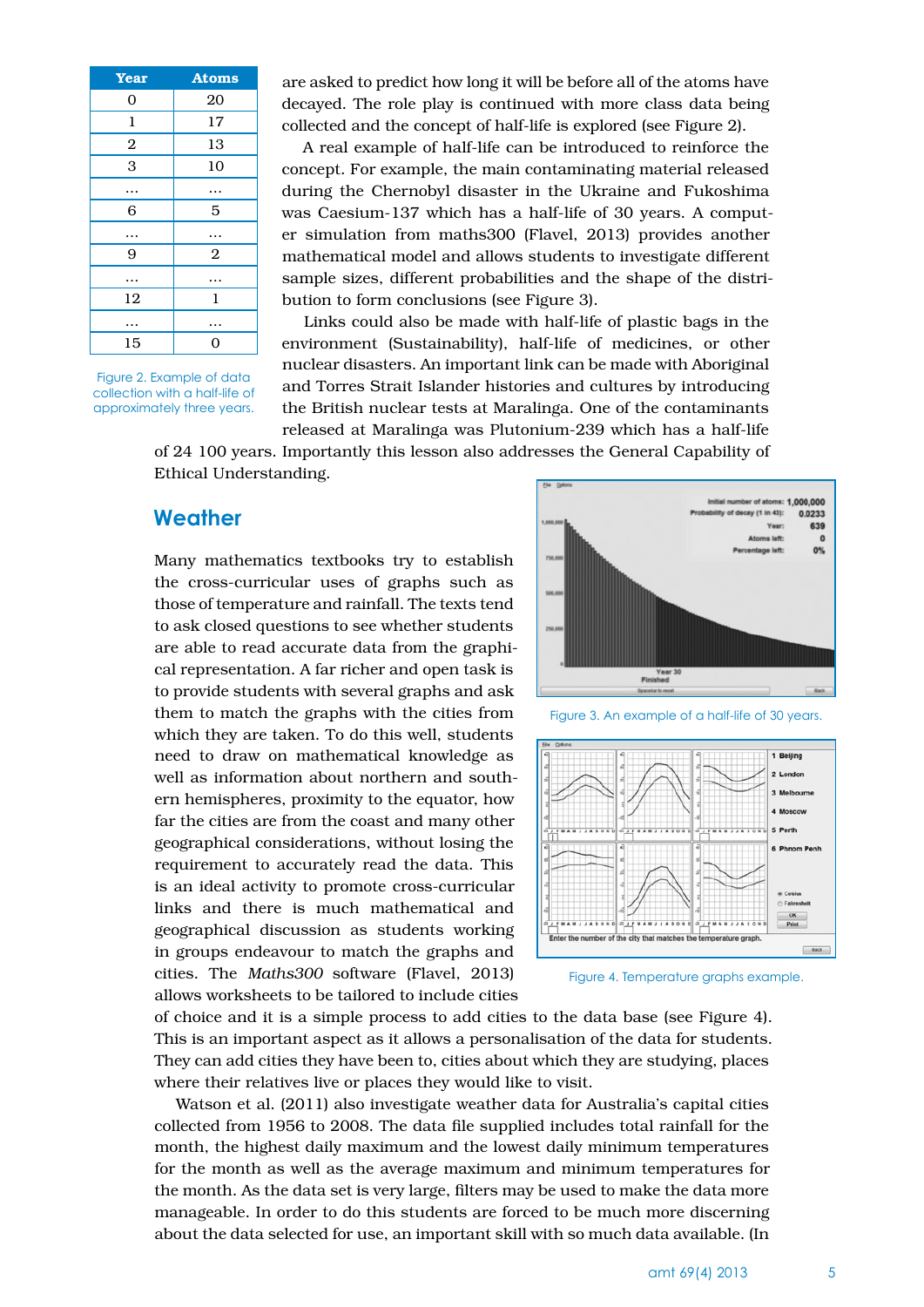Figures 5 and 6, the average maximum and minimum temperatures for Melbourne, Brisbane and Darwin (ordered from left to right) are shown for each month of the year.) Although the data for the average maximum temperatures appears quite ordered and predictable, the data for the average minimum temperatures perhaps shows some surprises, which is always a good reason to investigate the data (Watson et al., 2011). Students could pose a question about this data, form a hypothesis, investigate by using different analysis tools and communicate their conclusions.

There are many different investigations possible with this data set making cross-curricular links to History, Geography, Science and Environmental Science.



Figure 5. Average maximum temperatures for Melbourne, Brisbane and Darwin.



Figure 6. Average minimum temperatures for Melbourne, Brisbane and Darwin.

#### **Fair games**

As well as addressing many aspects of the Statistics and Probability curriculum, the investigation of what constitutes a 'fair' game allows the integration of most of the General Capabilities of the Australian Curriculum (ACARA, 2013a) such as Literacy, Numeracy, Information and Communication Technologies, Critical and Creative Thinking, Personal and Social Capability, and Ethical Understanding (and could be broadened to include Intercultural Understanding). This aspect of Statistics and Probability provides an opportunity to inform and educate students about social issues and moral behaviour while connecting mathematics to the real



world in a meaningful way for students.

The *Maths300* lesson *Win at the Fair* investigates the psychology of fairground games and how they lure customers by appearing to be easier to win than they are. However, this particular version of the game actually loses money for the operator because the prizes, for the \$1 outlay, are too generous. Students only have to play a few games to suspect this may be the case (see Figure 7). The lesson requires Figure 7. Playing Win at the Fair. students to collect and analyse data to confirm